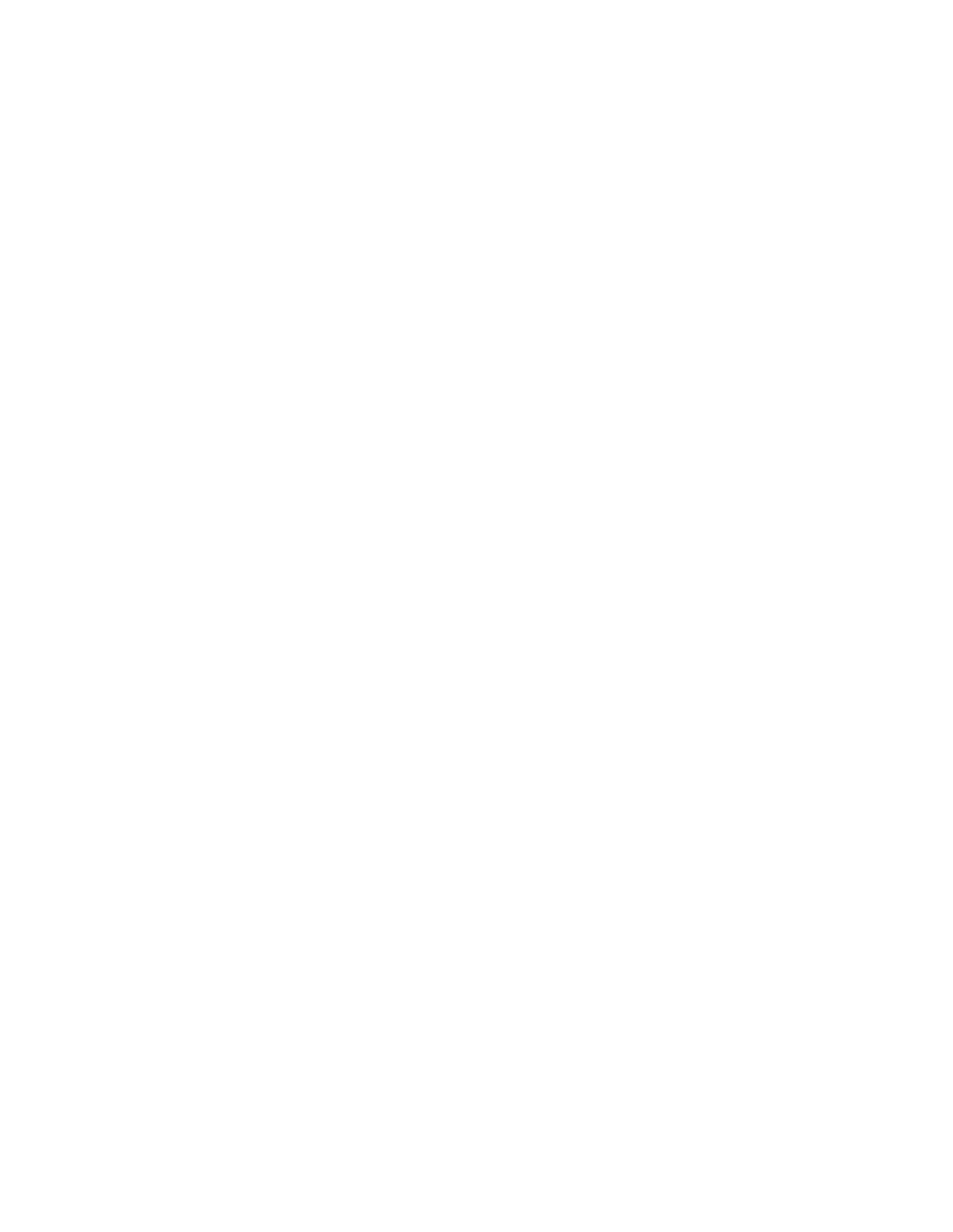# **Introduction**

Purpose of this paper is to show main legal issues of emerging EDI over Internet (henceforth "MIME-EDI") and to differentiate them from traditional EDI over VAN legal issues.

There is much more talking about technology in this paper, than it is supposed to be in a legal paper. However, it is necessary to explain some technological concepts before discussing their legal implications.

# **EDI over VAN**

## **What is EDI and how it works?**

The majority of present companies have their accounting, inventory, etc. based on computers instead of old-fashioned paper folders. It is very convenient, it eliminates most of common errors produced by accountants and administrative personnel and last but not least it is much cheaper compared to salaries of employees.

So, except for of the real decision-making process only one task remains for these expensive and unreliable humans: to fill-in all data. Whenever a new invoice, purchase form, acknowledgment form, etc. comes to the company, it must be manually typed-in to the computer. Whenever any such form is to be sent to the other party it must be printed out and send via mail or (more often today) via fax. Addressee then types this data once again in his own computer. It is unnecessary to explain that such technique produces many mistakes in transmission and it is highly expensive, because there is a need for many workers who types an information, which already was in one computer, into another one.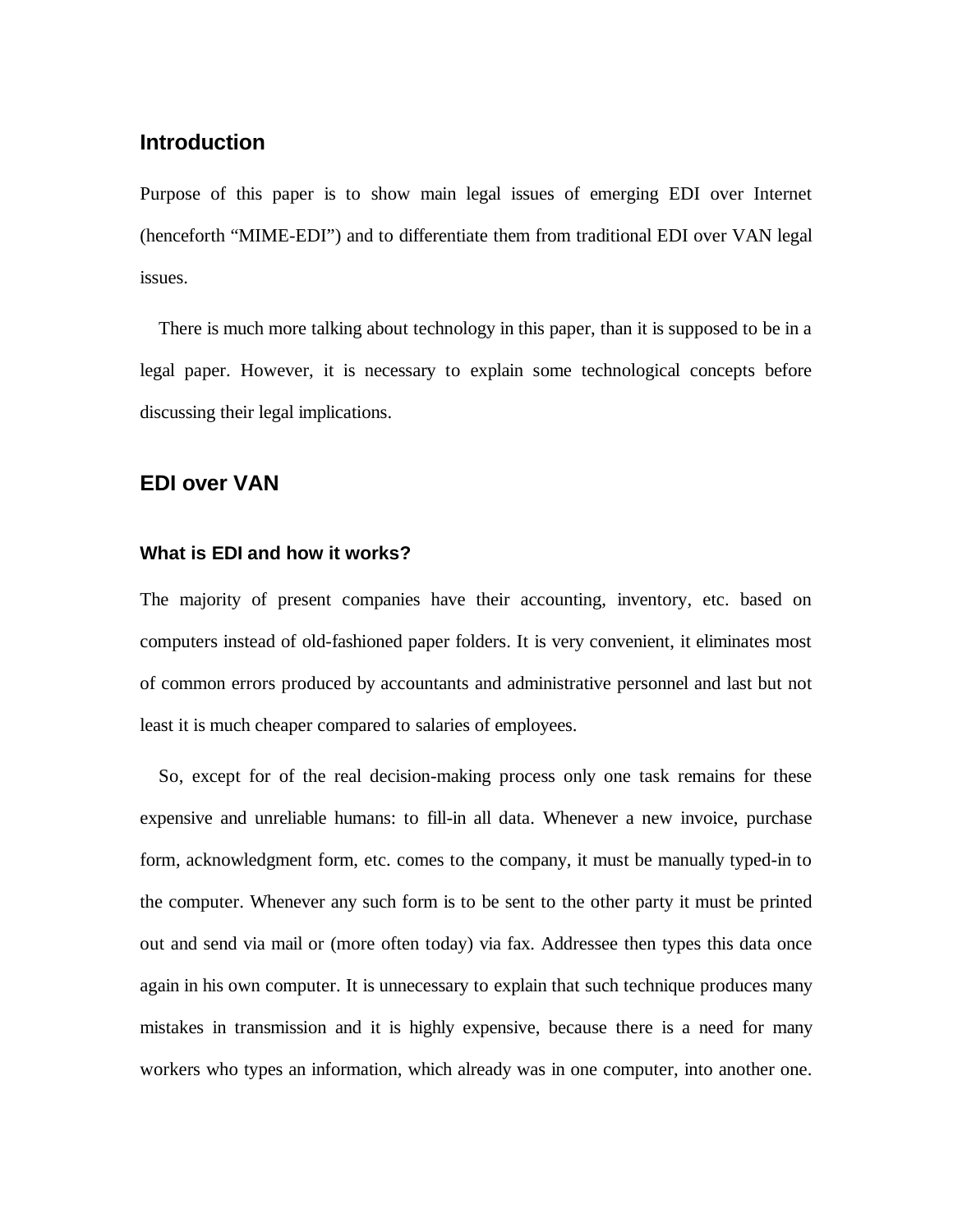While these employees are lower-skilled, they are still more expensive than a computer.

Moreover, modern business is based on just-in-time delivery. The need of retyping is so clearly impeding, that more than 20 years ago, in 1970's major manufacturers (particularly Big Three car manufacturers, gas industry  $\&$  their retailers) began to use modern computer-to-computer mode of communication—Electronic Data Interchange (EDI). This method allowed computers to watch inventory and make orders in real time and so keep very small amount of inventory even in such huge companies.

Another industry that began using EDI in significant manner are major retailers like WallMart or Safeway. They persuaded all their suppliers and retailers to get EDI connection and communicate with them via EDI only. These big companies created in 80's group of cca 150,000 companies worldwide, who constitute whole EDI industry today.

It needs to be emphasized, that EDI is not the same as an e-mails. Contrary to e-mail, which is tool for people-to-people communication, EDI is oriented on computer-to-computer communication. It means that e-mail message is generally same text, as it would be send by fax or mail. It is not so with EDI message, which generally incomprehensible for humans.

Computers of all EDI parties are connected to one common network and through this network they communicate with one another. These networks, called Value Added Networks (VAN), are closed networks with limited number of securely identified customers of one provider. [1](#page-3-0) The biggest VANs are: General Electric Information

<span id="page-3-0"></span><sup>&</sup>lt;sup>1</sup> Actually, biggest VANs mentioned below are interconnected, but it is difficult to scale VANs to bigger network, than they are now, contrary to Internet, which is scaleable very easily.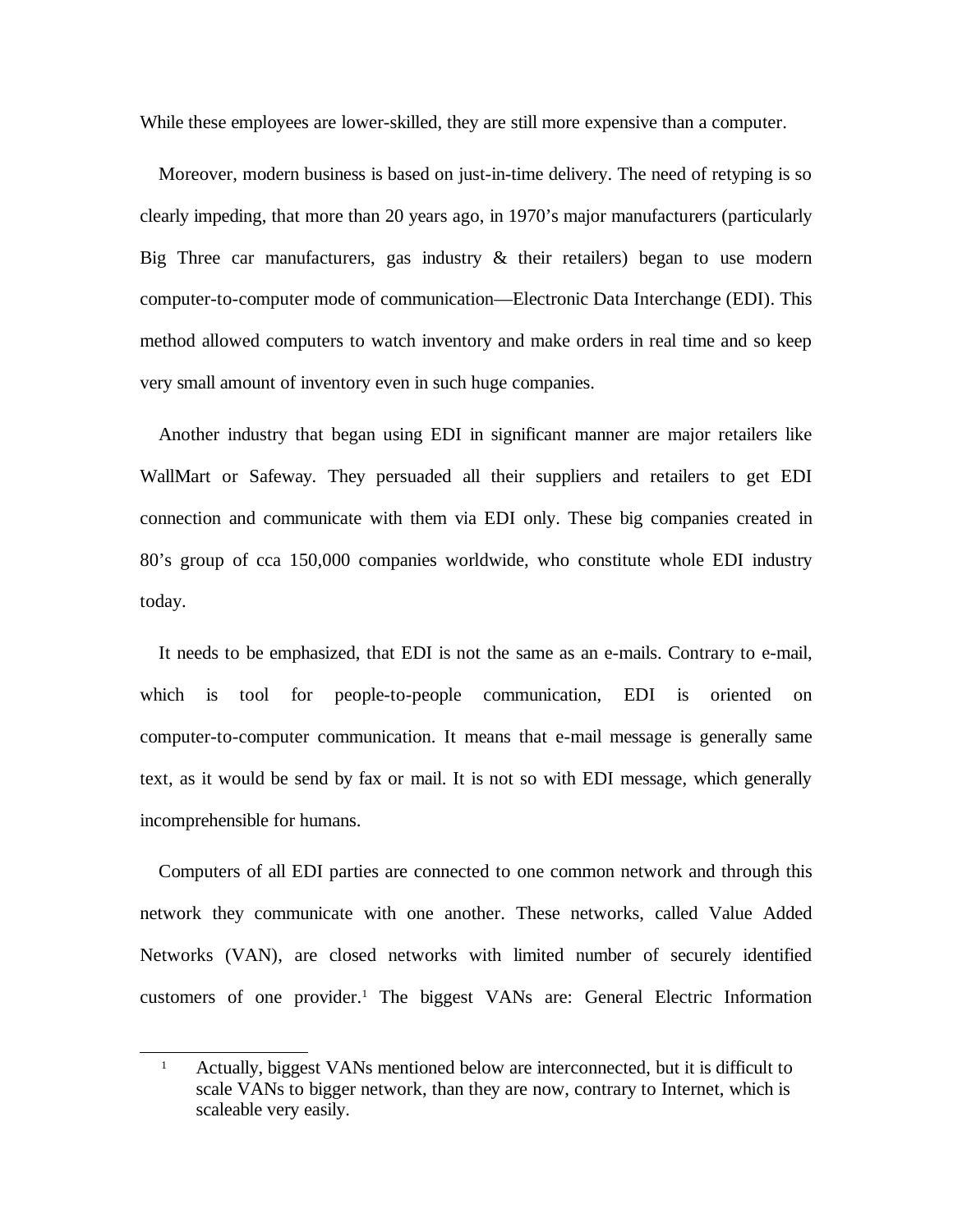Services,<sup>[2](#page-4-0)</sup> EasyLink by AT&T;<sup>[3](#page-4-1)</sup> IBM offers EDI as part of its Global Network.<sup>[4](#page-4-2)</sup>

The biggest advantages of VANs over the current state of Internet are security, authenticity, secure record-keeping of messages and logistic help. It is a natural result of the fact, that every user is connected to VAN by its own phone connection, so he can be identified. Also every message is stored by VAN and can be used as evidence in a potential dispute resolution.

Promised cut in processing costs should go up to nine tenths of original cost.<sup>[5](#page-4-3)</sup> These are some anecdotal examples of EDI advantages: Premenos technology, company that sells proprietary systems for sending EDI messages over Internet, claims that price of one paper purchase order costs company \$70, but processing similar EDI order costs only 99 cents. [6](#page-4-4) Another example (this one is from a retailer company, which already uses EDI) is a British company Tudor Rosa, providing highly specialized services to the British food manufacturing industry, reported that its orders increased tenfold since computerizing its export documentation in 1992. They also benefited from improved efficiency and profitability. [7](#page-4-5)

### **Legal issues arising from using EDI**

### **Offer and acceptance by computer**

Can computer make or accept an offer?

The caselaw is very limited (as it is usual in most EDI issues). The case of *State Farm*

<span id="page-4-0"></span> $2 \times \text{http://www.geis.com>}$ 

<span id="page-4-1"></span> $3 \left( \frac{\text{http://www.att.com/easycommerce/easylink/edi.html}}{\text{http://www.ibm.com/alobalnetwork/edibr.htm}} \right)$ 

<span id="page-4-2"></span><sup>4</sup> <http://www.ibm.com/globalnetwork/edibr.htm>

<span id="page-4-3"></span><sup>5</sup> *See* 13 PCWeek 69 (10/96) Taking care of business the Net way

<span id="page-4-4"></span><sup>6</sup> *See* 9 Byte 5 (9/96, vol. 21) Internet + VANs = A Serious EDI Platform

<span id="page-4-5"></span><sup>7</sup> *See* Daily Telegraph from 6/9/1995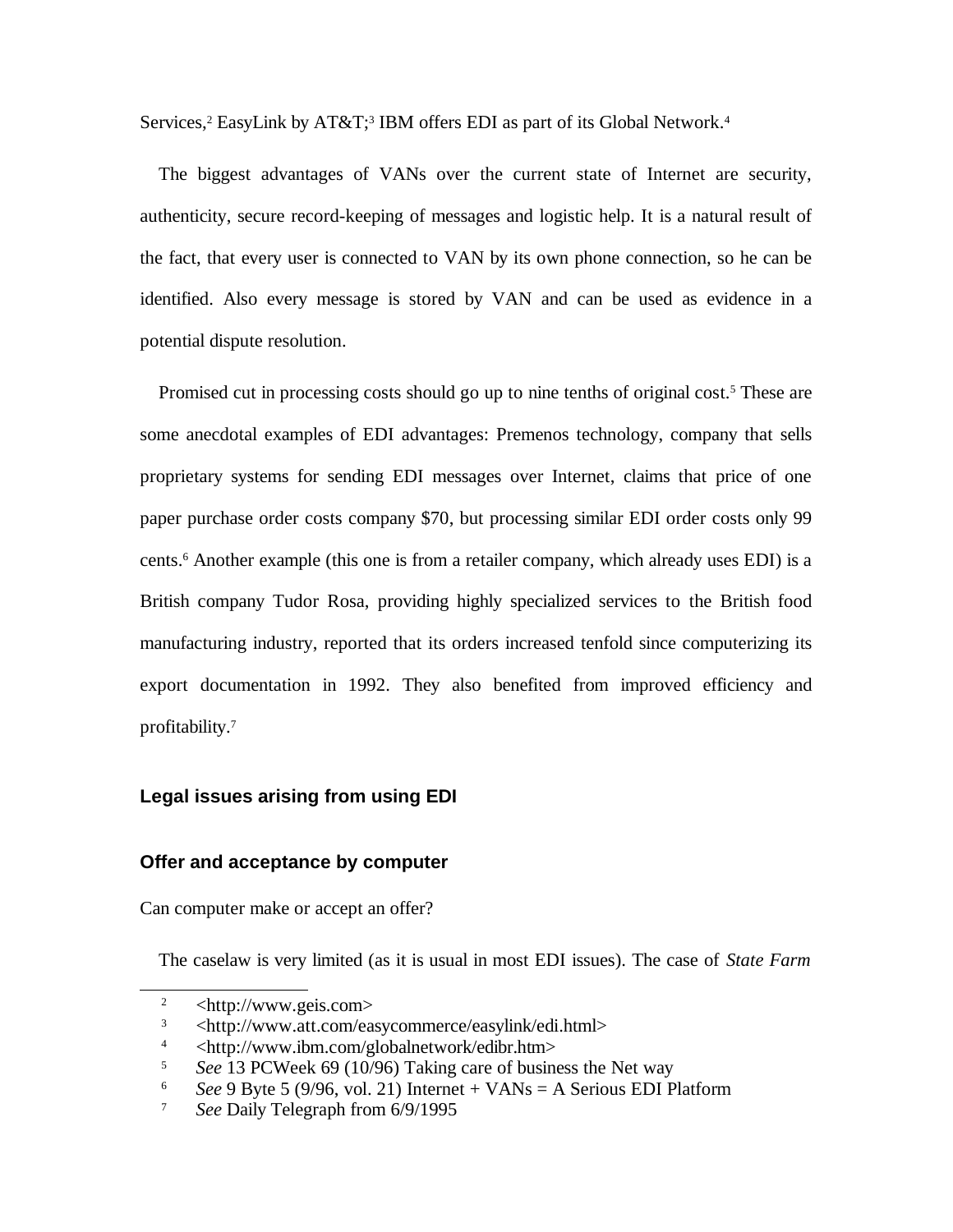*Mutual Auto. Ins. Co.* v. *Bockhorst* [8](#page-5-0) held, that a computer-generated insurance renewal was valid. The court wrote: "Holding a company responsible for the actions of its computer does not exhibit a distaste for modern business practices as State Farm asserts. A computer operates only in accordance with the information and directions supplied by its human programmers. If the computer does not think like a man, it is man's fault."[9](#page-5-1)

Yet another issue is acceptance. Can computer accept offer and so constitute enforceable contract? In *Corinthian Pharmaceutical Systems* v. *Lederele Labs* [10](#page-5-2) court held, that a tracking number automatically issued by computer after order was placed by a touch-tone phone was merely "an automated, ministerial act",<sup>[11](#page-5-3)</sup> that cannot constitute acceptance. However, it could be argued on the basis of reasoning of the case, that it is possible to accept an offer by any "act that manifests the intention to accept the offer and make a contract" and "in any manner and by any medium reasonable in the circumstances". [12](#page-5-4) The court did not argue against acceptance done by computer itself, but held that purported acceptance did not manifest an assent to the terms of the contract.<sup>[13](#page-5-5)</sup>

Automatic notification of receipt would then certainly not be sufficient as acceptance,<sup>[14](#page-5-6)</sup> because it means just that a computer received message and it was able to read it (that is, the message was not garbled and it was in proper data format).

- <span id="page-5-2"></span><sup>10</sup> 724 F.Supp. 605 (S.D. Ind. 1989)
- <span id="page-5-3"></span><sup>11</sup> 724 F.Supp. at 610
- <span id="page-5-4"></span>12 *Id.*

<span id="page-5-0"></span><sup>8</sup> 453 F.2d 533 (10th Cir. 1972)

<span id="page-5-1"></span><sup>9</sup> 453 F.2d at 536

<span id="page-5-5"></span><sup>13</sup> *See* Benjamin Wright, The law of electronic commerce, EDI, E-mail & Internet, Technology, proof and liability chapter XV. (Little, Brown & Co., 1996) (1994) [hereinafter Wright]

<span id="page-5-6"></span><sup>&</sup>lt;sup>14</sup> Online law: the SPA's legal guide to doing business on the Internet 83 (Thomas J. Smedinghoff ed., Addison-Wesley Developers Press, 1996) [hereinafter Online Law]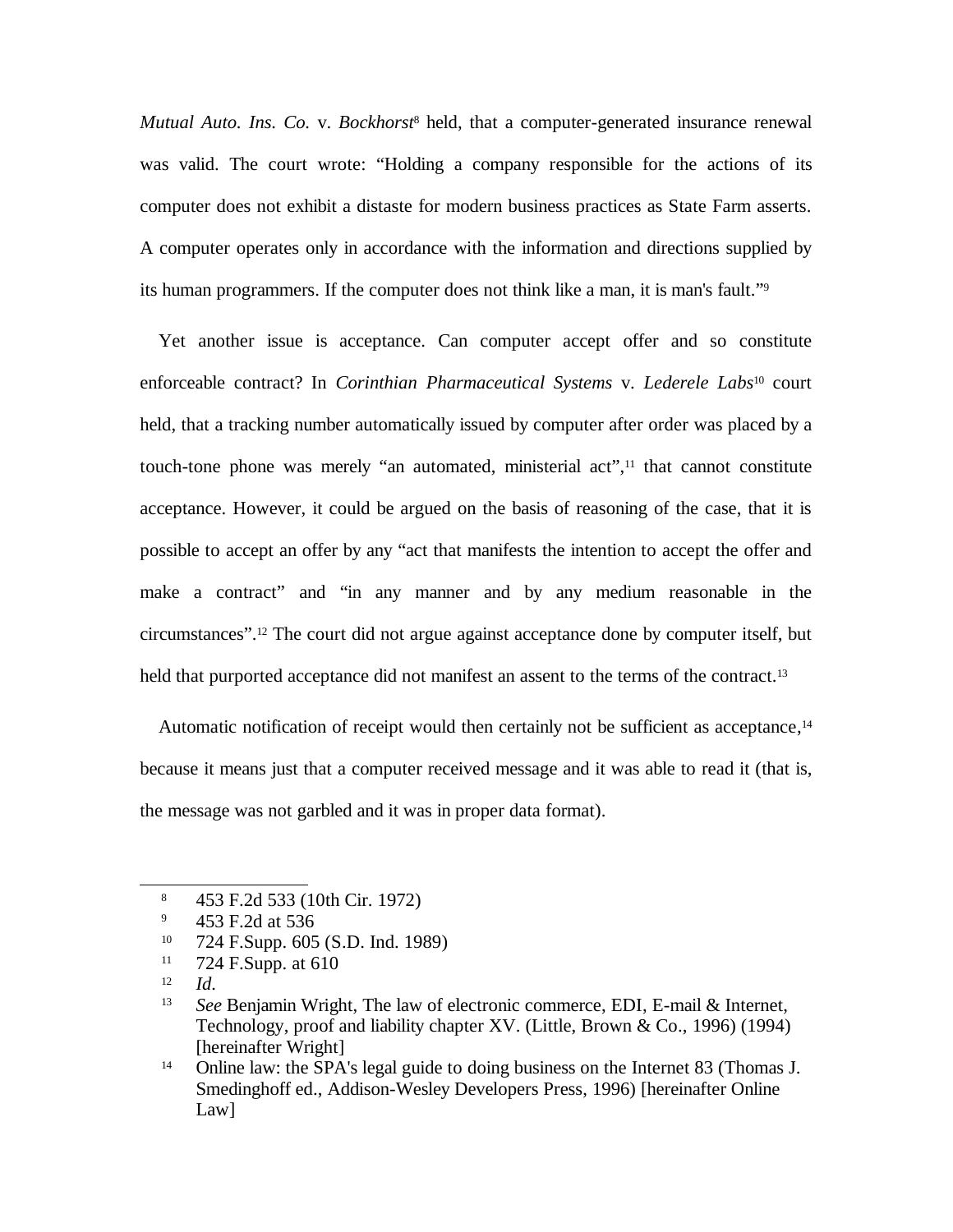## **Statute of frauds**

Statute of frauds is an issue only in the United States now (even the United Kingdom repealed Statute of frauds in 1954 except for "land contracts" and "suretyship"). Whether or not an electronic record would pass under the U.C.C. Statute of frauds (§ 2-201 and § 1-201(46)) is uncertain.<sup>[15](#page-6-0)</sup> It is being fixed in a more certain way by EDI Trading Partner Agreements<sup>[16](#page-6-1)</sup> now, but it is not certain whether these clauses would be upheld by court.<sup>[17](#page-6-2)</sup> ABA EDI Trading Partner Agreement deals with Statute of frauds in section 3.3.2 by waiver of the Statute of Frauds as available defense by both parties.

The Statute of frauds is under the sharp criticism from many parties. It was repealed in the previous draft of U.C.C. §2-201<sup>[18](#page-6-3)</sup>, but the last draft<sup>[19](#page-6-4)</sup> introduced it again in changed reading, so that authenticated message satisfies it.

New section states that: "Except as otherwise provided in this section, a claim for breach of contract for sale in the amount of [\$5,000] or more is not enforceable by way of

<span id="page-6-0"></span><sup>&</sup>lt;sup>15</sup> Closest to a precedent is probably case of Hessenthaler v. Farzin, 388 Pa. Super. 37, 564 A.2d 990 (1989), where a Union Express mailgram was accepted as sufficient "writing" to satisfy Statute of Frauds.

<span id="page-6-1"></span><sup>16</sup> EDI Trading Partner Agreement is old-fashioned paper-based agreement, which establishes parties' rights and duties in using EDI and is signed before they begin their business via EDI. ABA—Model Electronic Data Interchange Trading Partner Agreement, 45 Bus. Law. 1645, 1717 [hereinafter ABA Agreement].

<span id="page-6-2"></span><sup>17</sup> *See* The Formation And Enforcement Of Electronic Contracts at <http://www.uchastings.edu/plri/fall94/whipple.html>

<span id="page-6-3"></span><sup>&</sup>lt;sup>18</sup> See draft of U.C.C. in § 1-201(5): "'Authenticate' means to sign or to execute or adopt a symbol, including a digital signal or identifier, or to do an act that encrypts a record or an electronic message in whole or in part, with present intention to establish the authenticity of, or signify a party's acceptance and adoption of, a record or term that contains the authentication or to which a record containing the authentication refers." See <http://www.law.upenn.edu/library/ulc/ulc.htm>, where is located a website of The National Conference of Commissioners on Uniform State Laws and where current drafts are regularly posted [hereinafter U.C.C. Art. 2 draft].

<span id="page-6-4"></span><sup>19</sup> <http://www.law.upenn.edu/library/ulc/U.C.C.2/397art2.htm>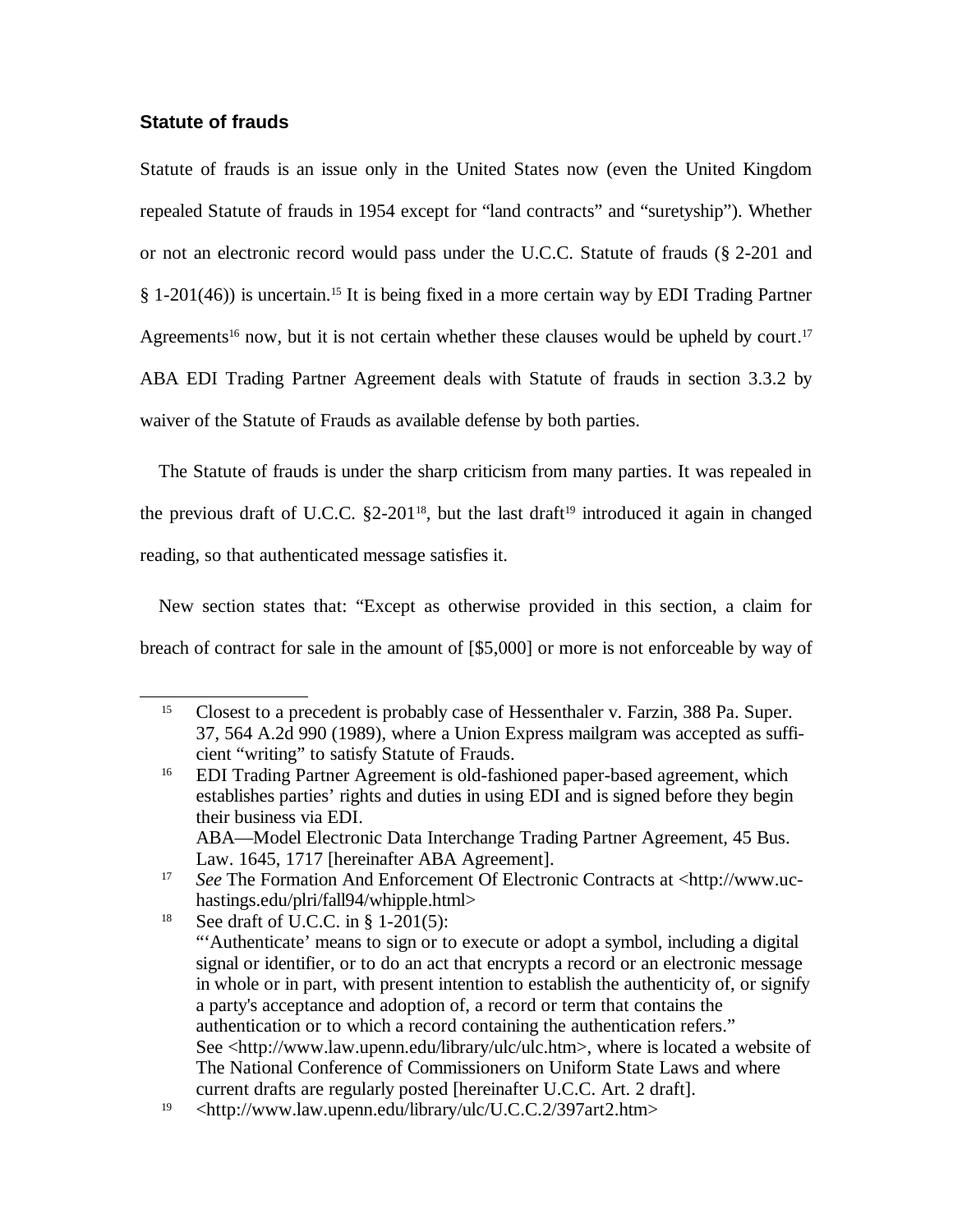action or defense against a person that establishes by credible evidence that no oral contract was made unless there is a record authenticated or sealed by the person against which the claim is asserted as the record of that person that is sufficient to indicate that a contract was made. A record is not insufficient merely because it omits or incorrectly states a term, including a quantity term. If the record contains a quantity term, the claim is not enforceable beyond that quantity." [20](#page-7-0)

It has no sense for contracts under CISG, because it specifically invalidates it.<sup>[21](#page-7-1)</sup> However, there is no much need of concern for Statute of frauds in Europe either, because most European law systems have a requirement of writing only for some kinds of contracts not usually closed over EDI (for example, sale of land, employment and finance contracts). Most countries have often very generous definitions of writing also.

#### **The choice of law in EDI transactions**

The discussion of choice of law in the United States in case of EDI transaction will probably not be different from the paper-based transaction. If there is no contractual dispute resolution clause in the EDI Trading Partners Agreement, the usual balancing of different factors will take place.<sup>[22](#page-7-2)</sup> These factors are: place of negotiating and closing the contract, place of performance, location of the "subject matter" of contract and nationality of parties.

The only problem may arise in the issue of the place of closing a contract, when the negotiation happened over EDI. However, by the UK precedent deciding the jurisdiction of dispute arising from the contract created by telex can be used by analogy, [23](#page-7-3) where court

<span id="page-7-0"></span><sup>20</sup> U.C.C. Art. 2 draft § 2-201

<span id="page-7-1"></span> $21$  Art. 11 of CISG

<span id="page-7-2"></span><sup>22</sup> *See* Restatement (Second) of Conflict of Laws, § 188

<span id="page-7-3"></span><sup>23</sup> *Brinkibon Ltd.* v. *Stahlwarenhandelgesellschaft mbH,* 2 AC 34, 1 All ER 293, 2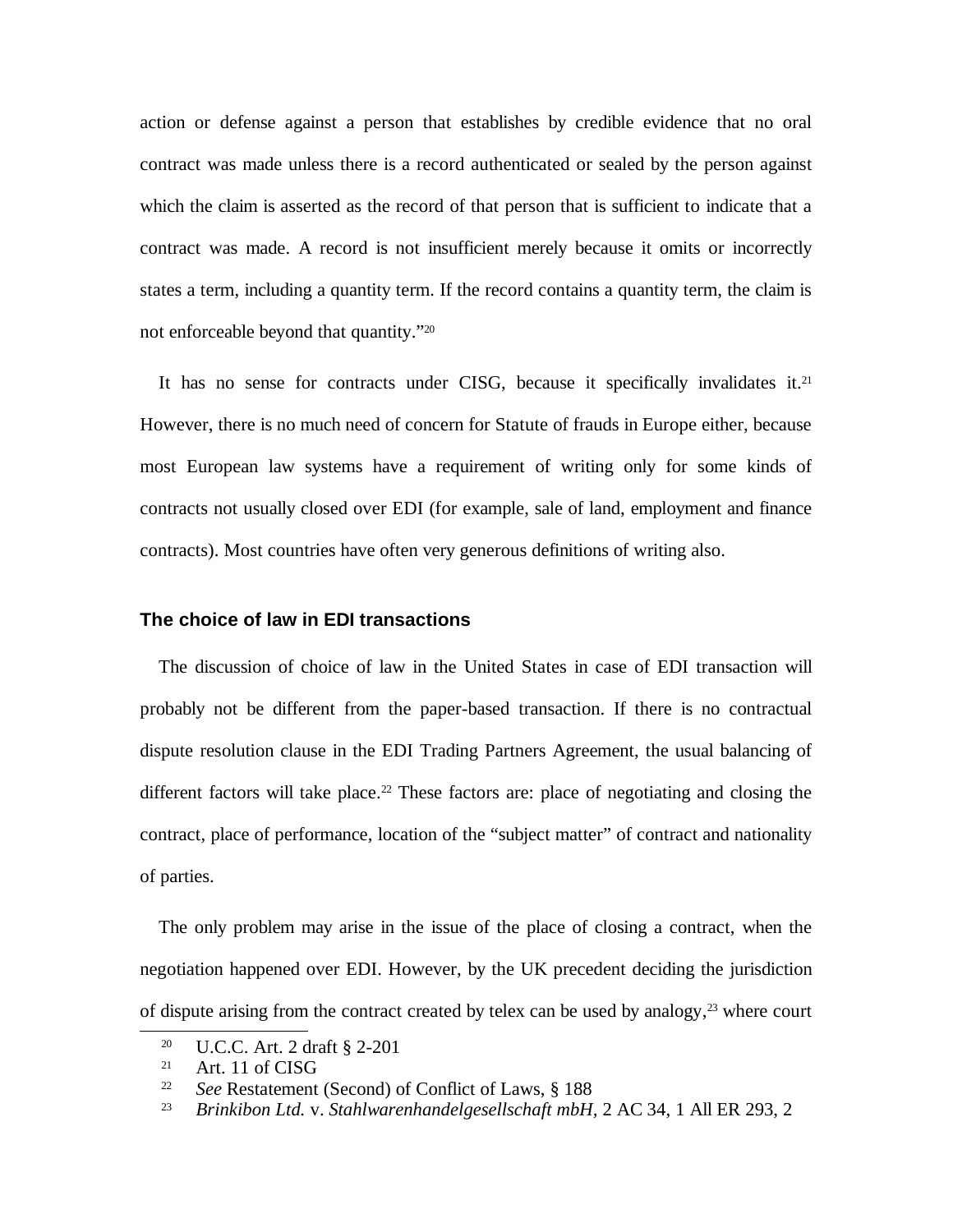held that telex communication is "instantaneous communication" most similar to phone communication, so place of contract was at the place where acceptance was received.

However, not every communication would be held instantaneous, even when parties communicated by telex as in *Brinkibon* case. Court held, that the message may not be intended to reach the designated recipient immediately ... No universal rule can [rule] over all such cases; they must be resolved by reference to the intentions of the parties, by sound business practice and in some cases by a judgment where the risks should lie."<sup>[24](#page-8-0)</sup> So, when there is intention of parties to conclude agreement instantaneously by EDI (as in majority of cases), "the contract (if any) was made when and where the acceptance was received."[25](#page-8-1)

Many transactions involving the international sale of goods are automatically governed by the Convention on the International Sale of Goods. However, such decision on choice of law issue does not rule what a proper court is.

## **Battle of forms**

Famous issue of statute of forms is not likely to have a substantial impact on EDI contracts. The EDI messages are primarily tools of sending standard business forms, so that they have fields containing description of goods, quantity, price etc., but very limited tools for incorporating any additional terms of contract. Even though there is a "free text" field in EDI transaction sets defined, most EDI Trading Partners Agreements specifically prohibit using them for any changes in contract.<sup>[26](#page-8-2)</sup>

24 *Id.*

<span id="page-8-1"></span>25 *Id.*

<span id="page-8-0"></span>WLR 264, 1 Lloyd's Rep 217 (1982)

<span id="page-8-2"></span><sup>&</sup>lt;sup>26</sup> Communication with EDI administrators on Internet list edil@U.C.C.vma.ucop.edu; for information send e-mail to listserv@U.C.C.vma.ucop.edu with sole word "help" in body of message.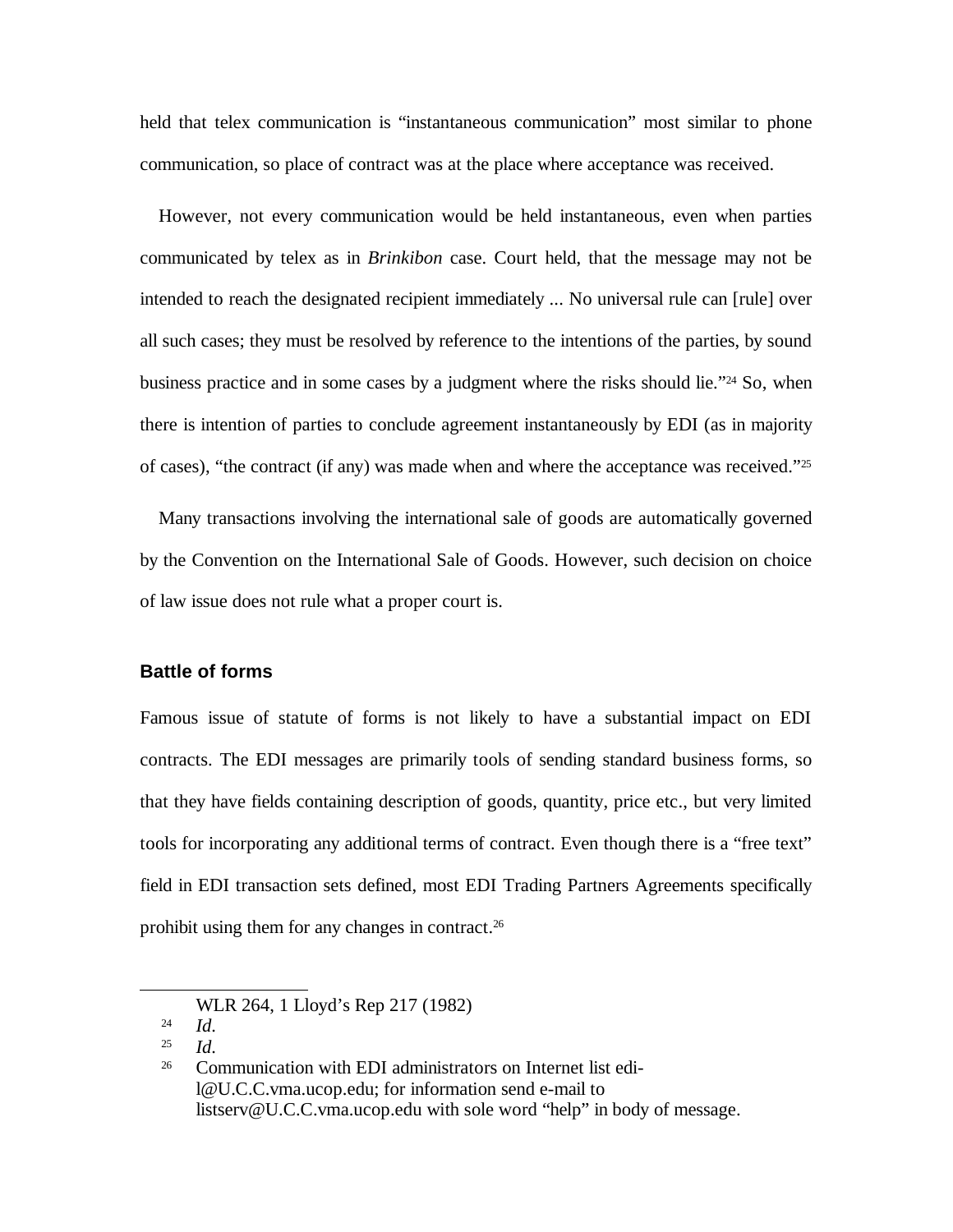Moreover, even if the EDI Trading Partner Agreement does not contain anything concerning "free-text" fields, it is probably not a good idea to use them as a tool of incorporating additional clauses. When EDI messages are "read" by computers, it is not certain what will happen to the "free-text". Either it will be lost (if receiving program has no action associated with "free-text" field) or it will lay somewhere in the system waiting to be read by officer of addressee and our nice idea of computers talking together without human intervention is lost.

Moreover, there are certain studies remarking, that the "battle of forms" itself is less occurring, than it was in the time of preparing U.C.C..<sup>[27](#page-9-0)</sup>

# **EDI over Internet and Electronic Commerce**

### **Technical issues of EDI over Internet**

The EDI market in early 90's got to its limits. Cost of installment and high prices of monopolized proprietary Value Added Networks was too high compared to relatively small advantages for small companies. Their savings from using EDI were much too small and therefore they stayed mostly with the old manual typing-in method.<sup>[28](#page-9-1)</sup>

In the middle of 1990's Internet<sup>[29](#page-9-2)</sup> began its explosion. It offers fast, very cheap and easily scaleable communication technology which is now available in very affordable prices for everybody. It became obvious, that Internet could offer much better medium for business communication including EDI than old VANs.

<span id="page-9-0"></span><sup>&</sup>lt;sup>27</sup> See Thomas J. McCarthy, The commercial irrelevancy of the "battle of the forms", 49 Bus. Law. 1019

<span id="page-9-1"></span><sup>28</sup> *See* 10 PCWeek E1 (3/11/96, vol. 13) Snug fit or mishmash…

<span id="page-9-2"></span><sup>&</sup>lt;sup>29</sup> Excellent explanation of Internet can be found in case ACLU v. Janet Reno, 929 F. Supp. 824 (1996).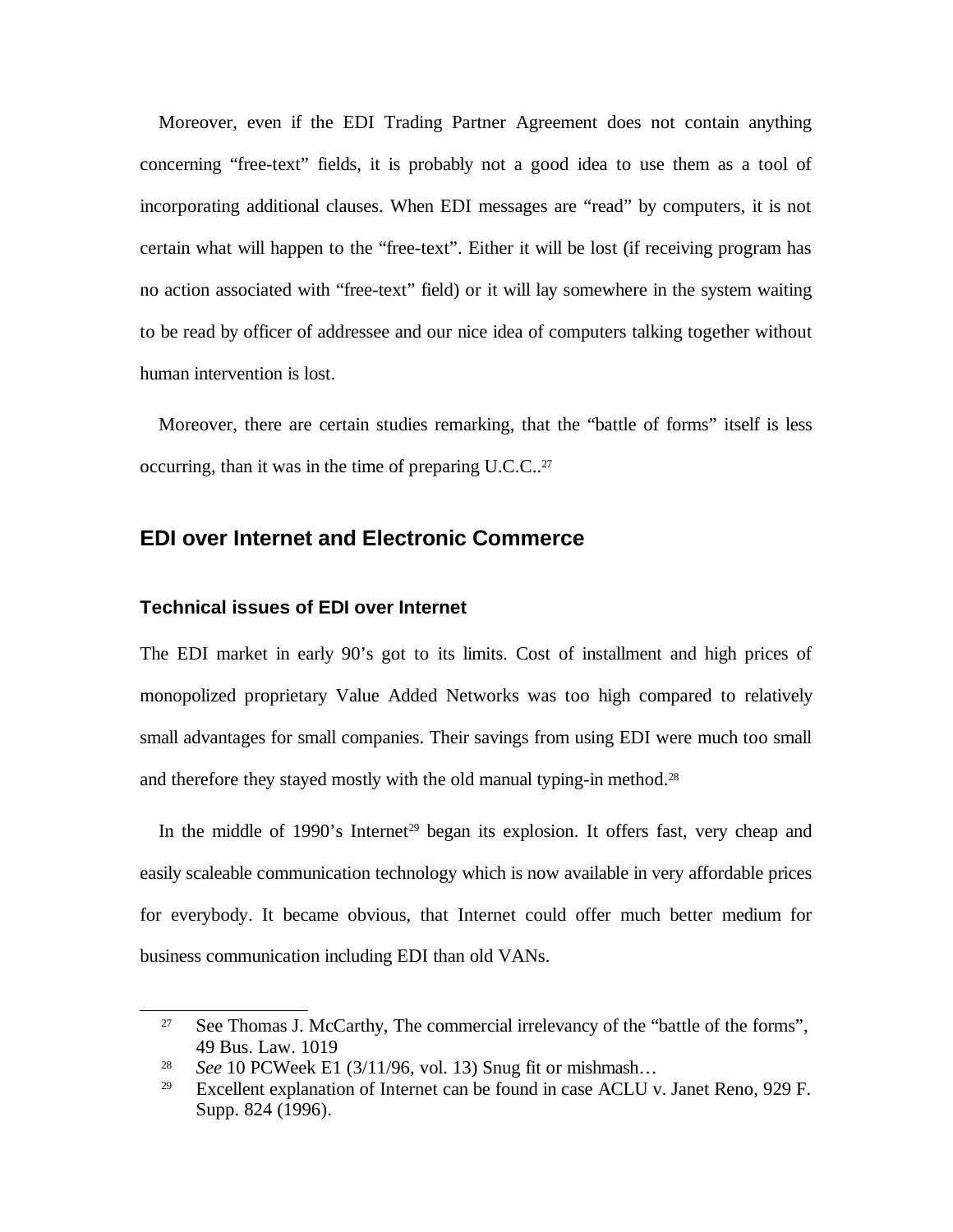EDI over Internet (thereunder MIME-EDI) creates also wholly different environment of commerce from classical VAN based EDI and thus the created legal issues are also very different.

## <span id="page-10-1"></span>**Goals of Internet Commerce**

EDI was not invented in the first place as the tool of online bargaining. The main purpose of its creating was fast exchange of purchase orders and invoices among established trading partners. So, EDI Trading Partners Agreements were enough to rule EDI relations.

However, it is not the same with EDI when it moves to Internet. The main idea of MIME-EDI is not only keeping established trading relationships, but also creating paperfree environment for creating contracts on equal terms ad hoc. It should be an open marketplace, where every aspect of acquisition process is handled seamlessly (participants never need revert to off-line paper communication), where buyers can browse multimedia catalogs, solicit bids, place orders to whomever they wish. There should be possible interactive bidding and bargaining over EDI in real time or posting Requests for Quotations to all possible vendors. [30](#page-10-0)

But there are some very serious problems with such commercial use of Internet: Internet is notoriously known to be insecure, so even an average computer professional is able to intercept Internet messages; there is not any widely used method of proving authenticity on Internet, so that without a special and non-standard software nobody can

<span id="page-10-0"></span><sup>&</sup>lt;sup>30</sup> There is one problem unrelated to this paper: Internet has nothing like "Yellow" pages", so there is no possibility of sending message to "all vendors of hazelnuts in Northern California" for example. But, there is being created a new standard, which should allow this, LSDAP; for more *see* <http://cgi.netscape.com/comprod-/at\_work/white\_paper/vision/print.html>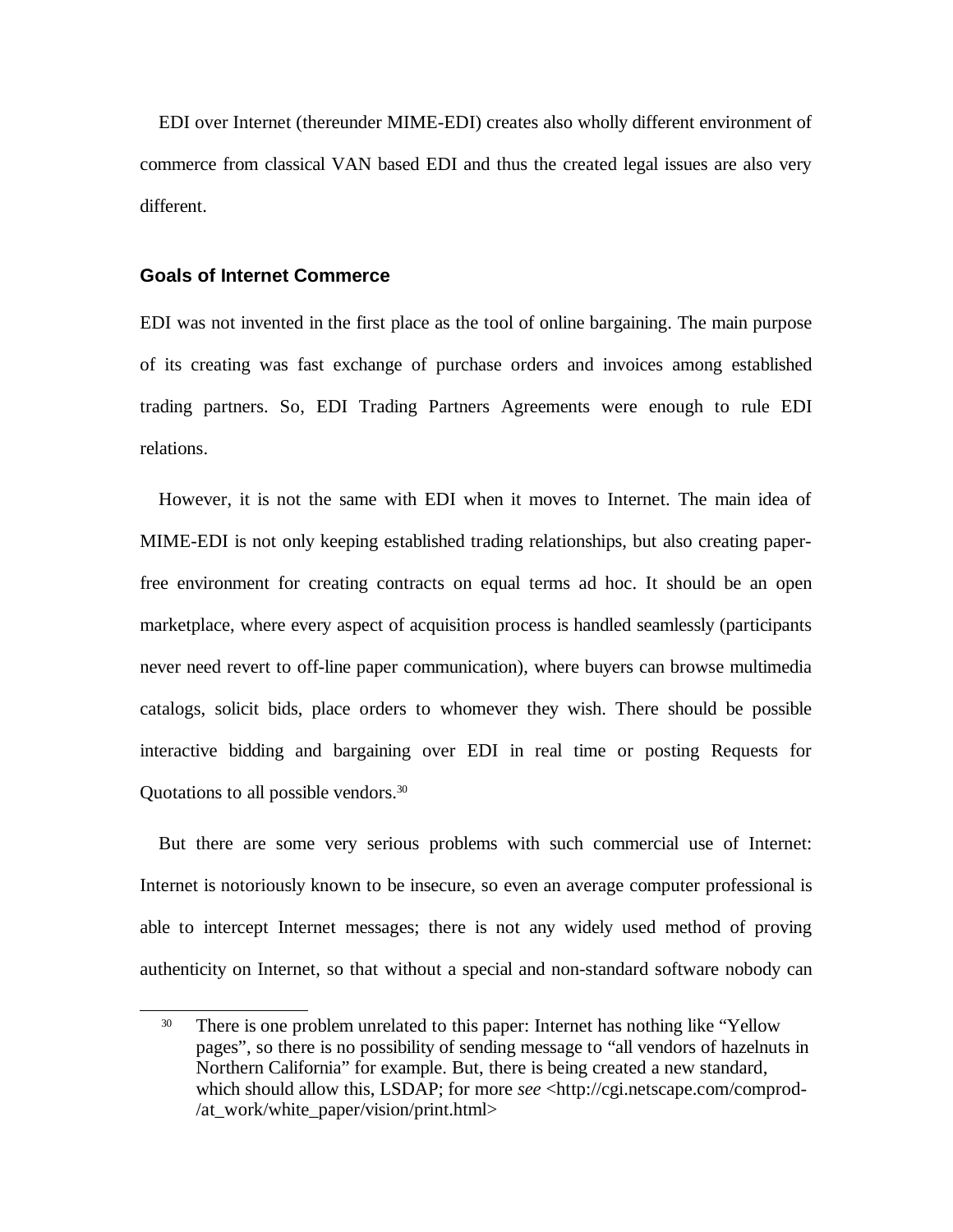use e-mail message as persuasive evidence in court; electronic messages are usually located openly in computers and there is not any standard method of secure recordkeeping; and last but not least there has not been created one standard for exchanging EDI messages over Internet yet. Internet Engineering Task Force—group preparing Internet standards—works on special standard for MIME-EDI.<sup>[31](#page-11-0)</sup> The first messages were already sent between two different EDI platforms during the week of January 20, 1997. [32](#page-11-1)

#### **Digital signatures and security**

Security is the main difference between a current rudimentary state of Electronic Commerce over Internet and proposed state. Main problem is of technological character: there is not an enough widespread security e-mail standard over the Internet yet.

The main idea that underlies all existing keys to resolving problems with insecurity of Internet is a public key encryption. [33](#page-11-2) Try to imagine lock that has two keys, one for locking up and the other for unlocking. You would be able to spread out copies of the "locking up key" (let's call it "public key") and keep your "unlocking key" (called "private key"), so that everybody who wants to send you a message can lock it in the box and send it to you, knowing that only you can read it.

However, this is only half the way. The lock is so designed, that it works even *the other* way. It means, that whenever *you* lock your message with your private key, only *your* public key can unlock it.

These two methods are the basics of public key encryption. Contrary to classic

<span id="page-11-0"></span><sup>&</sup>lt;sup>31</sup> For more information *see* <http://www.ietf.org/html.charters/ediint-charter.html>

<span id="page-11-1"></span><sup>32</sup> *See* <http://www.commerce.net/news/cnet\_edi.html>

<span id="page-11-2"></span><sup>33</sup> *See* <http://www.pgp.com/privacy/encrypt.cgi> or William Stallings, Protect your privacy: the PGP user's guide, (Prentice Hall, 1995), and <http://www.rsa.com/ rsa/S-MIME/smimeqa.htm>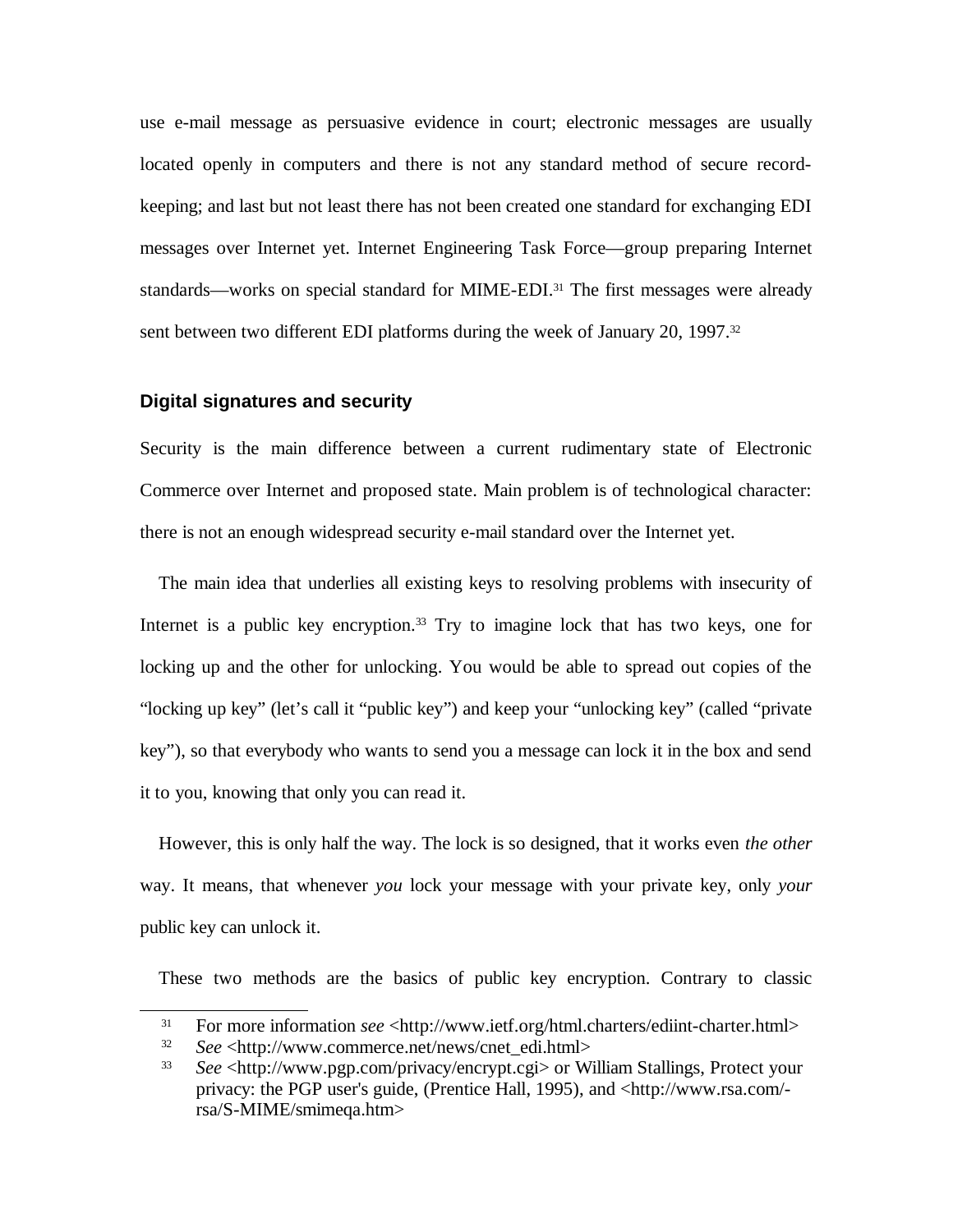encryption, when message is encrypted with one key and can be decrypted only with the same one, there are two keys involved, public and private. Public key is spread over the Internet and the private one is kept secretly. Whenever sender creates new message, he will sign it with *his private key* and encrypt it with *the public key of addressee*. When a new message arrives to addressee's mail systems, he decrypts a message with *his private key* (he is the only one, who can read the message) and check with *public key of sender*, that he is the real author of the message.

Even digital signatures and public key encryption is not enough. The problem is that addressee must be sure, that the purported key is really the sender's one. However he cannot prove it without a trusted third party (called Certification authority—CA). This person collects public keys on its key server (public Internet server where everybody can find a public key by its owner's e-mail address). However, CA includes public key to its server only when it proves, that the e-mail owner is the authentic owner of the public key. [34](#page-12-0)

There are two main standards of public key encryption: PGP and S/MIME. PGP is older and wider used standard, but it is not enough well supported by the biggest software industry. S/MIME is a standard proposed by Netscape, Microsoft, Verisign and Lotus,<sup>[35](#page-12-1)</sup> which lies basically on network of CA as described above. The biggest current CA is Verisign, [36](#page-12-2) which supports S/MIME only.

Digital signatures also allow resolving of a problem of unauthorized agents, because

<span id="page-12-0"></span><sup>34</sup> *See generally* The Essential Role of Third Parties in Electronic Commerce, 75 Oregon Law Review 49 (1996) or <http://www.law.miami.edu/~froomkin/art.s/trusted1.html>

<span id="page-12-1"></span><sup>35</sup> *See generally* <http://www.rsa.com/rsa/developers/SMIMEPPT/smime\_ie/index.htm>

<span id="page-12-2"></span><sup>36</sup> *see* <http://www.verisign.com/>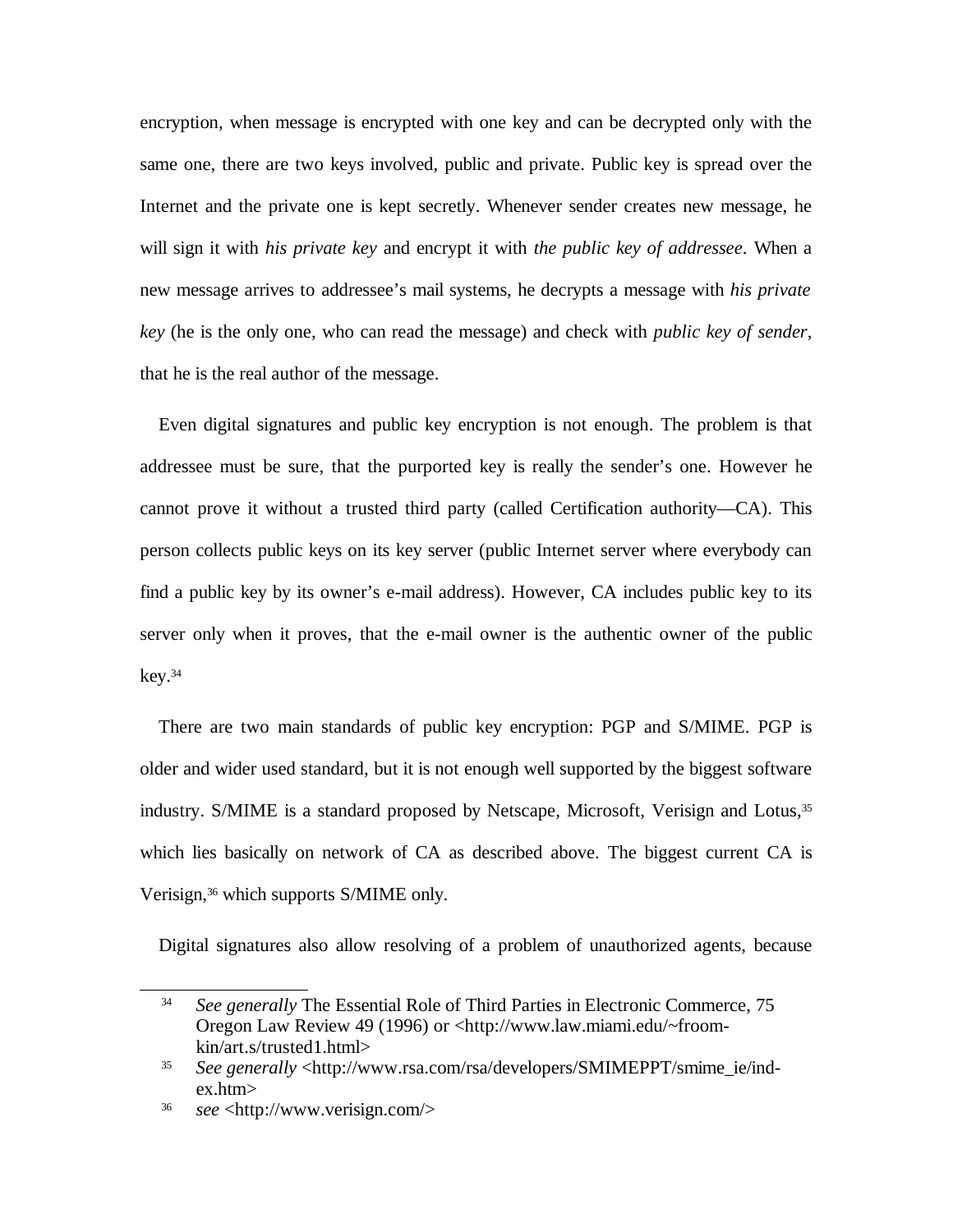each company can have more digital signatures each one assigned to different tasks with different authorization assigned to it.<sup>[37](#page-13-0)</sup> In such a way an agent can prove not only, that he is who he says he is, but that he has a certain level of authorization also.

Unfortunately the whole security area, especially in the international perspective is frozen by US government irrational policy on strong cryptography encryption. [38](#page-13-1)

#### **Nonrepudiation of message**

Requirement of nonrepudiation of message is concerned with holding the sender to his communication. Sender should not be able to deny that he already sent the message, or say that the content of the message was different.

Nonrepudiation of message is established in VAN-EDI by the sole fact that every sender of a message is connected to VAN by its own link (either by phone or special link), so he can be identified with his electronic address. Also every message is stored on the system of VAN-provider, so there is no question of integrity of messages.

Unfortunately, neither of the methods is useful over Internet. Internet is just interconnected system of different networks with different architectures and with different access policies. Because there is not one network, every message hops between different networks to find its way to addressee and it is possible for administrator of every one of these networks on the way to create fake message that cannot be distinguished from the original one.

To have a secure Internet nonrepudiation of message has to be established in quite a

<span id="page-13-0"></span><sup>37</sup> Online Law 92

<span id="page-13-1"></span><sup>38</sup> See more in A. Michael Froomkin, It Came From Planet Clipper: The Battle Over Cryptographic Key "Escrow", 1996 U. Chi. L. Forum 15; draft is at <http://www.law.miami.edu/~froomkin/art.s/planet\_clipper.htm>.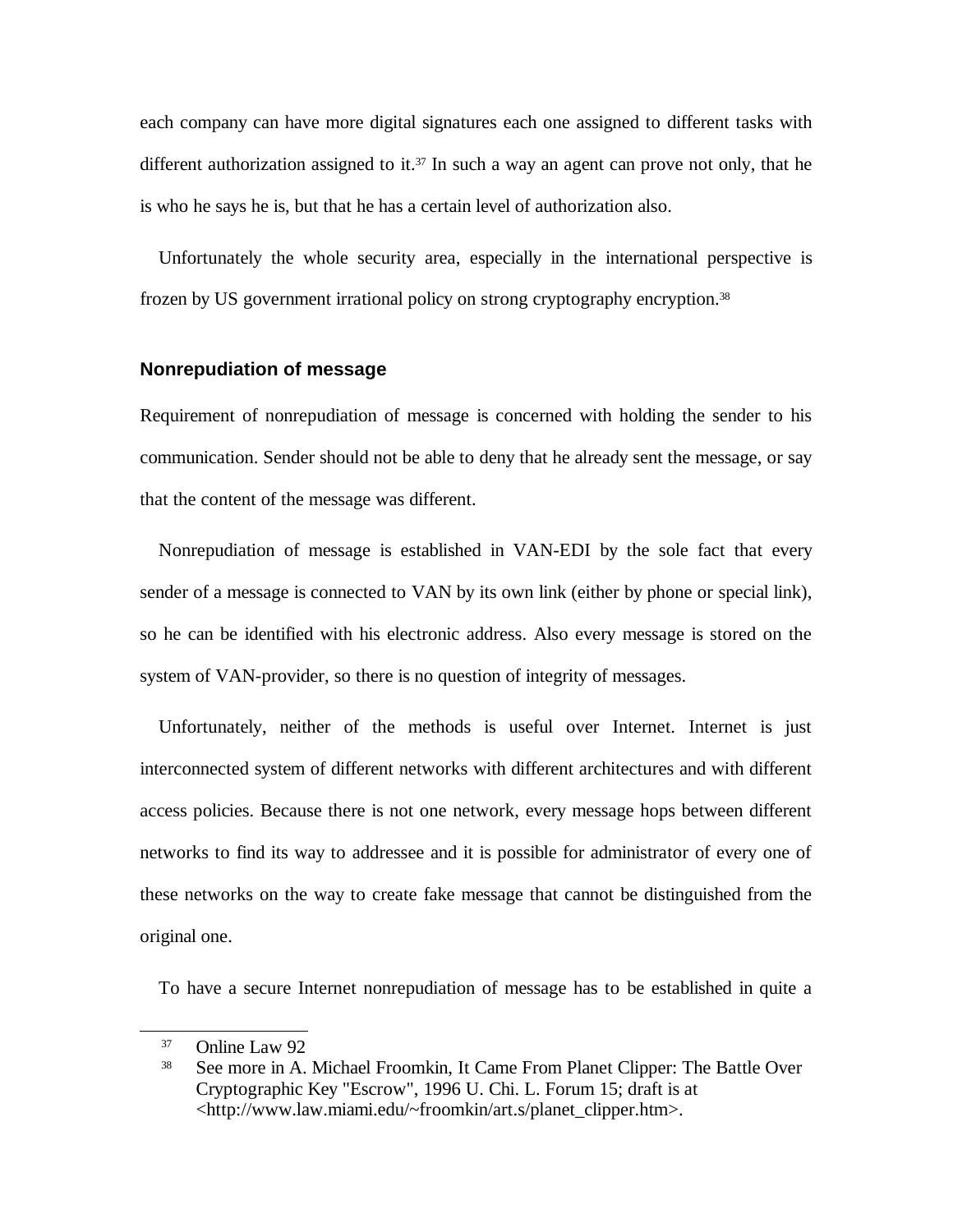different way. By using encryption software and trusted third parties,<sup>[39](#page-14-0)</sup> it is possible to prove authenticity and integrity of messages. Also, messages (or their condensed form) could be stored by a trusted third party.

<span id="page-14-4"></span>The other procedure is automatic acknowledgment of receipt. Whenever new message arrives addressee's computer system can automatically send back message confirming receipt of message and its readability (that is, message was not garbled and it was in a correct form). This does not mean acceptance of the offer in terms of a contract. However, such a message would be sufficient to give to both parties evidence about this communication, reliable enough to be used in a court, if necessary.

### **Legal issues**

#### **About EDI Trading Partners Agreements**

Standard regulation of relationships created by EDI is in the EDI Trading Partner Agreements. [40](#page-14-1) This method is sufficient in the current regime of EDI commerce. However, it certainly is not sufficient in proposed world of Electronic commerce. [41](#page-14-2)

#### **Evidence of contract**

Message must satisfy some legal requirements to be useful as evidence in court. These are: authenticity of author, integrity of message, nonrepudiation, and confidentiality. The last one is usually not necessary for enforceability of online contracts (contrary to some other areas of law, where message must be protected from any disclosure [42](#page-14-3) ), but it is highly desirable anyway.

<span id="page-14-0"></span><sup>39</sup> *See supra* note [34.](#page-12-0)

<span id="page-14-1"></span><sup>40</sup> *See supra* note [16.](#page-6-1)

<span id="page-14-2"></span><sup>41</sup> *supra* p. [9](#page-10-1)*.*

<span id="page-14-3"></span><sup>42</sup> *See* Online law, 31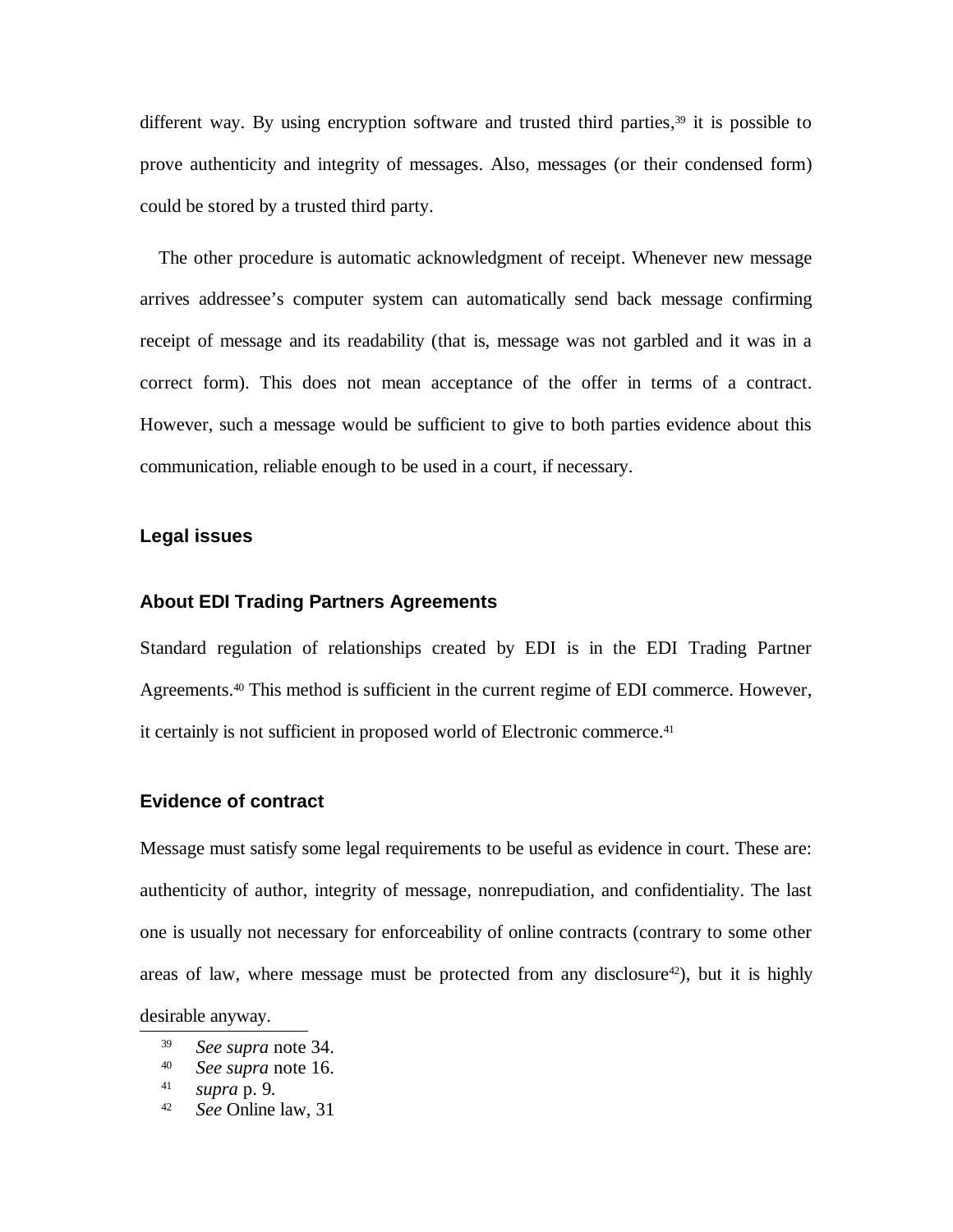The other requirements can be met by the system security (measures of protecting computer system from misuse), and moreover with the information security (protecting message when it leaves computer system of sender). An encryption with digital signatures, time stamping and trusted third parties may be helpful in securing information outside on Internet.

## **Mistake in transmission and liability third parties**

One danger that arises in using EDI over Internet instead of utilizing VANs is, that liability for correct transmission is unclear. There are usually many intermediary parties between sender's and addressee's computer. Who is responsible, when message comes garbled? It is not clear and usually all Internet Provides limits their liability for errors in transmission.

The best way, how to avoid problems with garbled messages, is probably to agree with all parties on the exchange of receipt acknowledgments as described on page [13](#page-14-4). In such a case, messages would be binding only when sender is notified by acknowledgment receipt. This is roughly a rule proposed by UNCITRAL in its model law.<sup>[43](#page-15-0)</sup>

## **Conclusion**

EDI is moving from the stage of proprietary game of big companies to a wide-spread tool for anybody, making the business to move even faster than it already does now.

There is a big need for some legal background for this shift. EDI Trading Partner Agreements are not useful for Electronic Commerce because they slow down Internet communication, where partners do not have any previous contacts with one another.

<span id="page-15-0"></span><sup>43</sup> See UNCITRAL Model Law on Electronic Commerce art. 14 at 36 I.L.M. 197 or <http://www.un.or.at/uncitral/texts/electcom/ml-ec.htm> [hereinafter UNCITRAL Model law]